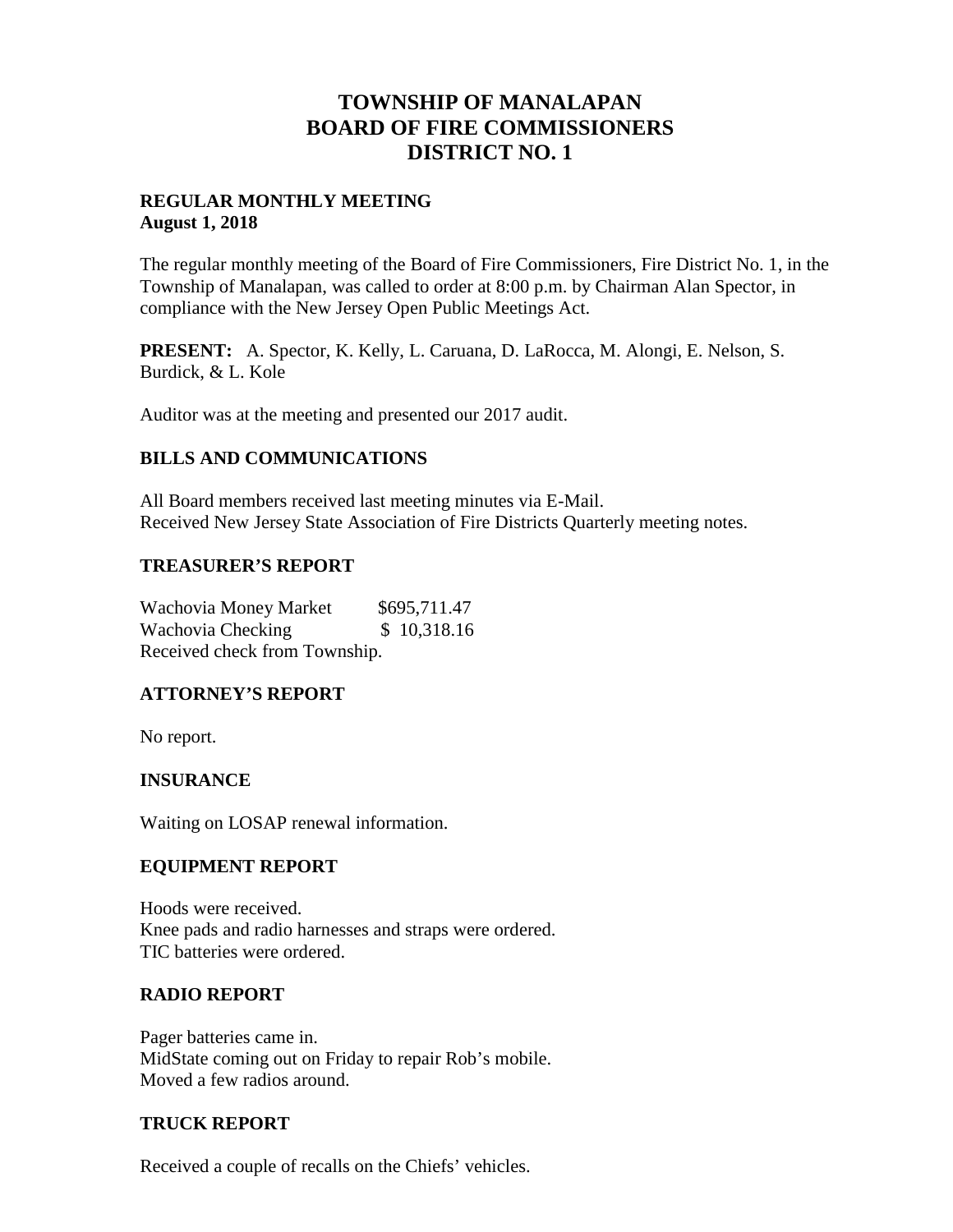## **CHIEF'S REPORT**

Email was sent to membership regarding dates for physicals. Floors are not being done until August  $11<sup>th</sup>$  due to rain and humidity. Need 2 defib batteries.

### **ASSOCIATION REPORT**

A/C leaked again. Looking to have baseboard molding replaced in meeting room.

#### **TRUSTEES' REPORT**

No report.

### **OLD BUSINESS**

See attached.

#### **NEW BUSINESS**

Commissioner Kelly made a motion to pay all vouchers; this was seconded by Commissioner Caruana. All voted aye.

Commissioner Kelly made a motion to amend previous motion for the purchase of the CPR mannequin to \$1,700 to purchase 8 adult CPR mannequins; this was seconded by Commissioner LaRocca. All voted aye.

Commissioner LaRocca made a motion to send out 3 turnout coats for repair; this was seconded by Commissioner Spector. All voted aye.

Commissioner LaRocca made a motion for \$525 to repair the siren in Chief DiTota's vehicle; this was seconded by Commissioner Kelly. All voted aye.

Commissioner Kelly made a motion for \$3,427 to purchase full set of gear for Dan Reding; this was seconded by Commissioner LaRocca. All voted aye.

Commissioner Spector made a motion not to exceed \$225 to purchase 2 defib batteries; this was seconded by Commissioner Kelly. All voted aye.

Commissioner Spector made a motion not to exceed \$2,232 to replace the lights upstairs to LED lights; this was seconded by Commissioner Kelly. All voted aye.

Meeting opened to the public at 8:55 p.m.

A motion was made by Commissioner Spector to adjourn; it was seconded by Commissioner Kelly and all voted aye.

Meeting adjourned at 8:56 p.m.

Respectfully submitted,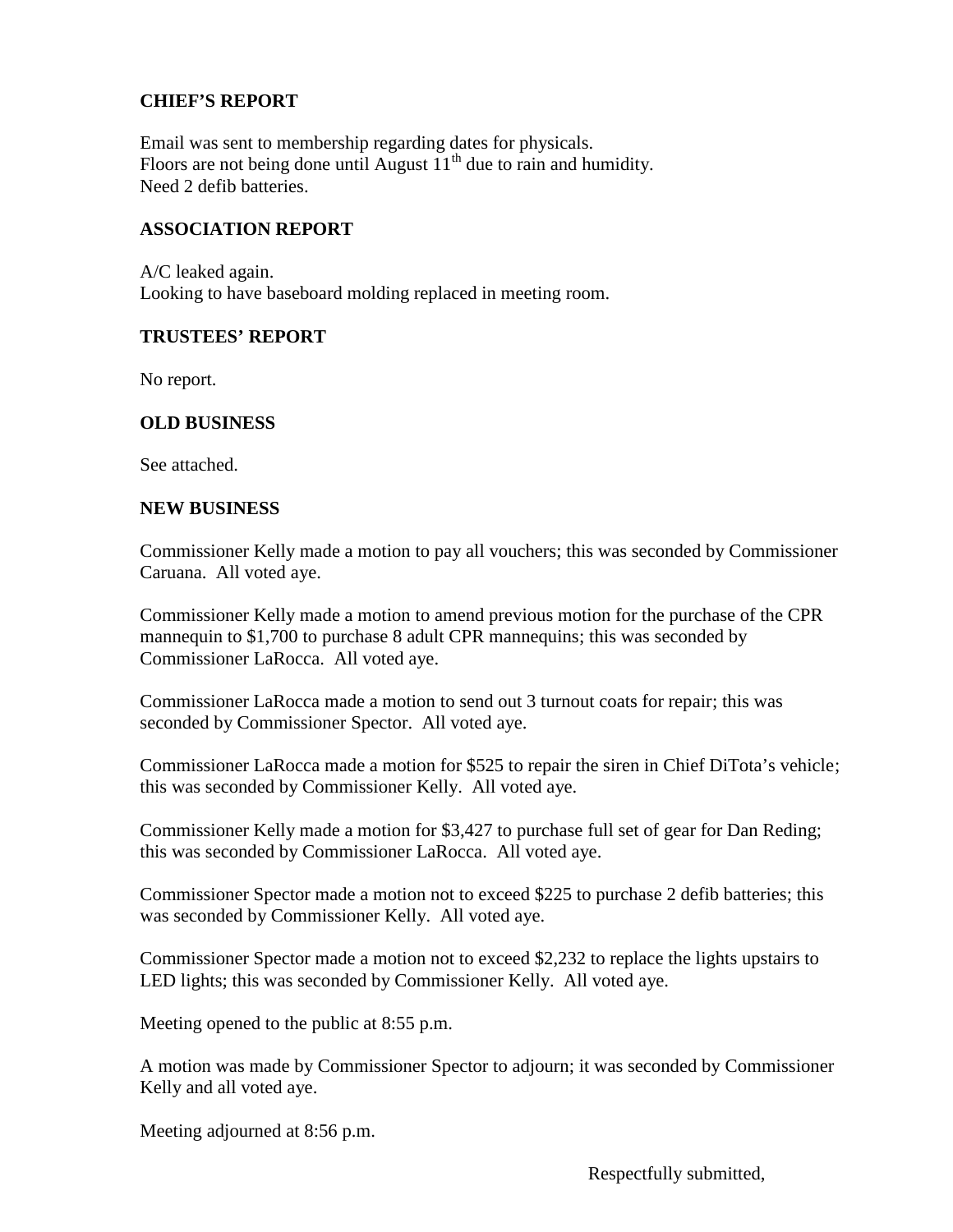Kenneth Kelly, Clerk